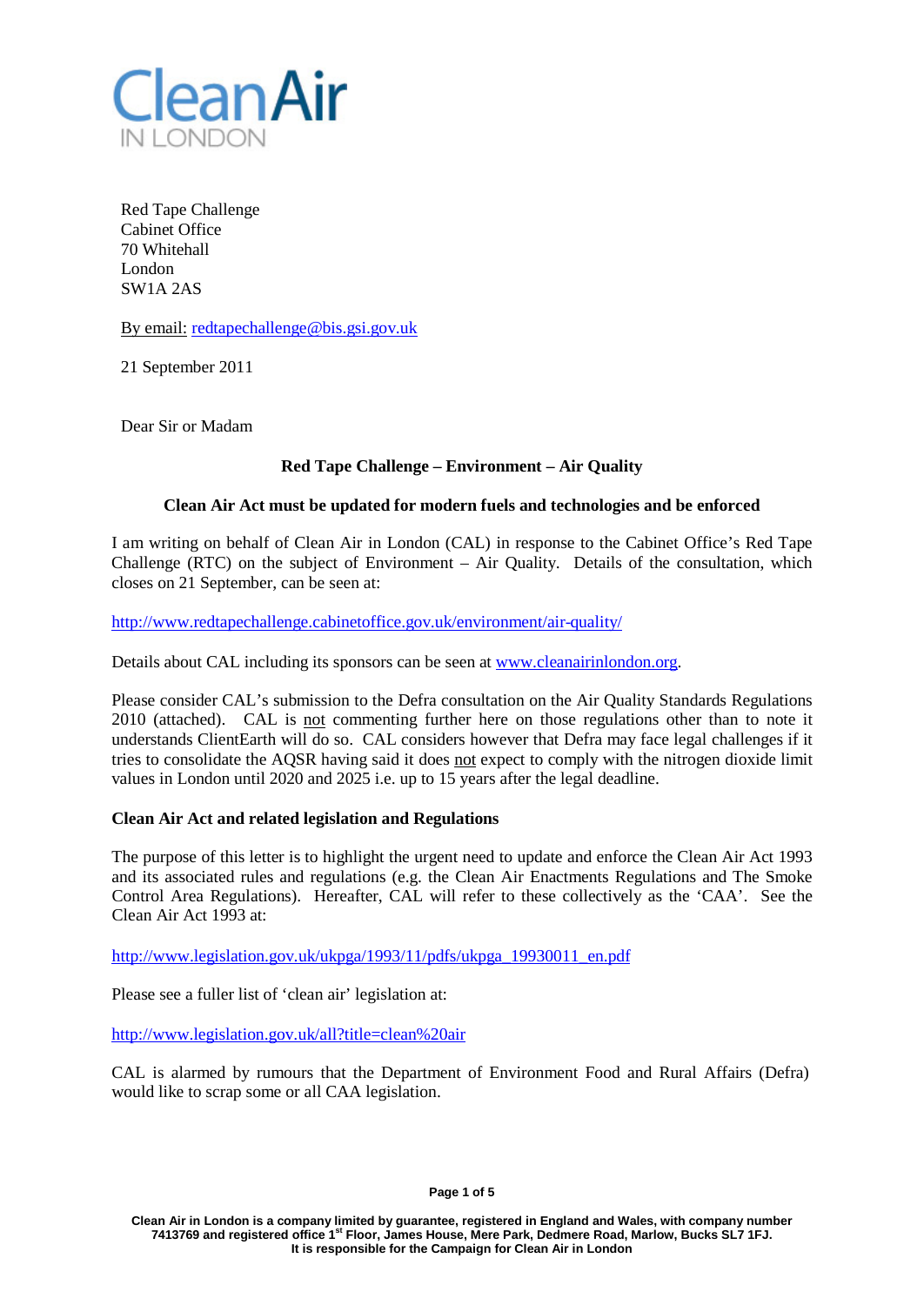

# **Background**

The CAA has been focused primarily on controlling the burning of coal and oil as fuels in cities. The CAA needs to be updated to control also the use of current and future fuels and technologies in cities.

If this is not done, we face the prospect  $-$  if we are successful eventually in controlling harmful transport emissions – of emissions from boilers and other combustion sources (e.g. domestic log burning whether in 'fancy' stoves or not) reappearing as one of the biggest threats to public health.

You may be aware the Mayor's new London Plan includes two and a half pages about air quality in development. The possible use of biomass gets several mentions. See from page 229 in Chapter 7 of the attached (8MB file size):

<http://www.london.gov.uk/sites/default/files/LP2011%20Chapter%207.pdf>

The London Plan in full:

<http://www.london.gov.uk/priorities/planning/londonplan>

There is clear scientific evidence that wood burning, most likely in homes in winter in breach of the CAA, is already a significant contributor to concentrations of dangerous airborne particles ( $PM_{10}$ ) in London. See the relevant presentations at the excellent London Air Quality Network seminar held on 1 July 2011 (e.g. 'PM10 from wood burning in London ahead of the RHI' lead by Dr Gary Fuller):

<http://www.londonair.org.uk/seminars/>

[http://www.londonair.org.uk/seminars/pdf/july2011/Gary%20Fuller\\_Wood\\_Smoke\\_PM\\_in\\_London.](http://www.londonair.org.uk/seminars/pdf/july2011/Gary%20Fuller_Wood_Smoke_PM_in_London.pdf) [pdf](http://www.londonair.org.uk/seminars/pdf/july2011/Gary%20Fuller_Wood_Smoke_PM_in_London.pdf)

# **Local Air Quality Management**

CAL understands that many local authorities do not keep details of boilers as required by the CAA or adequately control harmful emissions. This is a problem as levels of  $PM<sub>10</sub>$  can be raised substantially by the unmanaged burning of biomass (e.g. wood) in cities.

Defra's Local Air Quality Management - Technical Guidance LAQM.TG (09) (LAQM.TG (09)) requires local authorities (sometimes called boroughs) to have this information and enforce the CAA and ensure that the air quality impact of biomass is effectively managed. Full details of LAQM.TG (09) can be seen at:

<http://www.defra.gov.uk/publications/2011/03/25/pb13081-laqm-technical-guidance-tg09/>

LAQM.TG (09) states in paragraph 5.71 on page 5-42:

*"Local authorities will be able to identify any biomass combustion plant in their area that are covered by the Clean Air Act. Further information can then be obtained from the operator.*

*There may be cases where the Clean Air Act has not been rigidly enforced in the recent past.* 

#### **Page 2 of 5**

**Clean Air in London is a company limited by guarantee, registered in England and Wales, with company number 7413769 and registered office 1st Floor, James House, Mere Park, Dedmere Road, Marlow, Bucks SL7 1FJ. It is responsible for the Campaign for Clean Air in London.**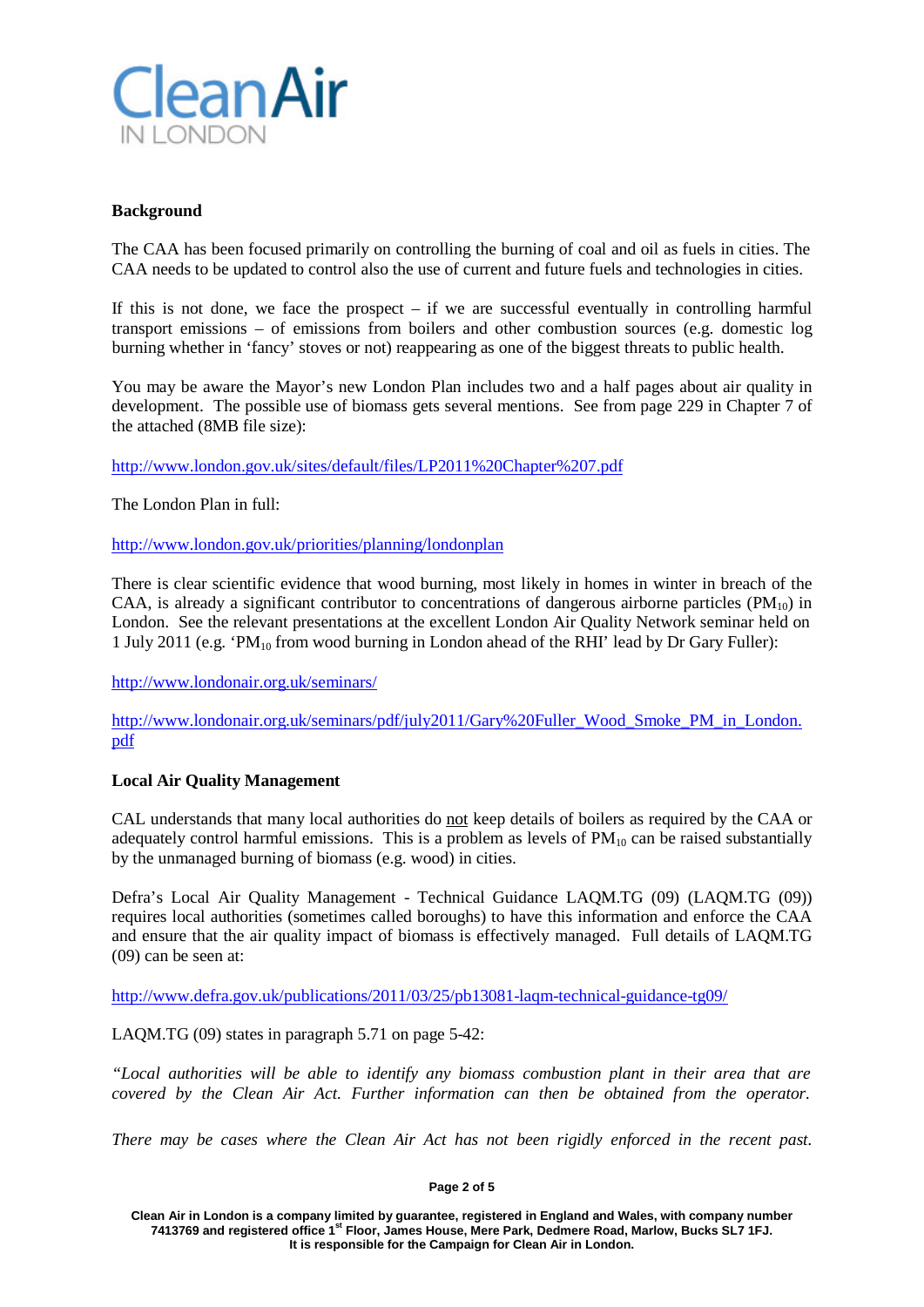

*Authorities will need to enforce the Clean Air Act if the air quality impact of biomass combustion is to be effectively managed."*

CAL asked three highly respected local authorities the following questions:

- 1. Does the local authority keep details of boilers as required by Part IV of the Environment Act 1995 Local Air Quality Management - Technical Guidance LAQM.TG(09) in order that boilers can be covered under the Clean Air Act (CAA)?
- 2. Is the local authority's Planning Department passing details of all biomass applications to the Environmental Health Department and if not are you receiving all biomass applications directly?
- 3. By what % of biomass installations in the local authority's area is the Clean Air Act adhered to in full?

CAL received the following replies which it has edited and published anonymously.

# Borough 1

*"Many Boroughs, including the one I work for, don't keep details of boilers under the Clean Air Act. It also makes doing the Updating Screening and Assessment 2009 for biomass misleading as no CAA applications doesn't necessarily mean no biomass if the CAA is not being enforced to require applications. If I were to use the process in LAQM.TG(09) I would report no biomass yet we have a number of installations in the Borough.*

*"I fear the Boroughs are not effectively able to manage biomass as they do not keep details under the CAA. When I asked our pollution control team they said that they haven't had an application under the act in 15 years whereas I know from the planning side that there have been biomass installations that require them. They also pretty much refused to collect details because of the resource involved!"*

# Borough 2

*"Good questions.*

- i. *"As far as I'm aware only certain types of boilers above a certain size need to be on our records (and similarly only those within certain criteria need chimney height calculations). Last time we checked we found no individual boilers above the threshold, but some establishments had a series of smaller boilers to satisfy fluctuating heating demands.*
- ii. *"We have had several referrals regarding large redevelopments with proposals for biomass boilers. In every case we are questioning the economic justification, the air quality impact and the sustainability of the installation, and to the best of my knowledge none has been able to demonstrate "clean/green" credentials.*

*"However our job is not being made easier by equivocal Government guidance. Mounting evidence elsewhere strongly suggests biomass burning is inappropriate in urban situations and official policy may well change in due course. Our Supplementary Planning Guidance on air quality issues includes advice on several significant issues that must be taken into consideration when including biomass boilers in planning applications.*

#### **Page 3 of 5**

**Clean Air in London is a company limited by guarantee, registered in England and Wales, with company number 7413769 and registered office 1st Floor, James House, Mere Park, Dedmere Road, Marlow, Bucks SL7 1FJ. It is responsible for the Campaign for Clean Air in London.**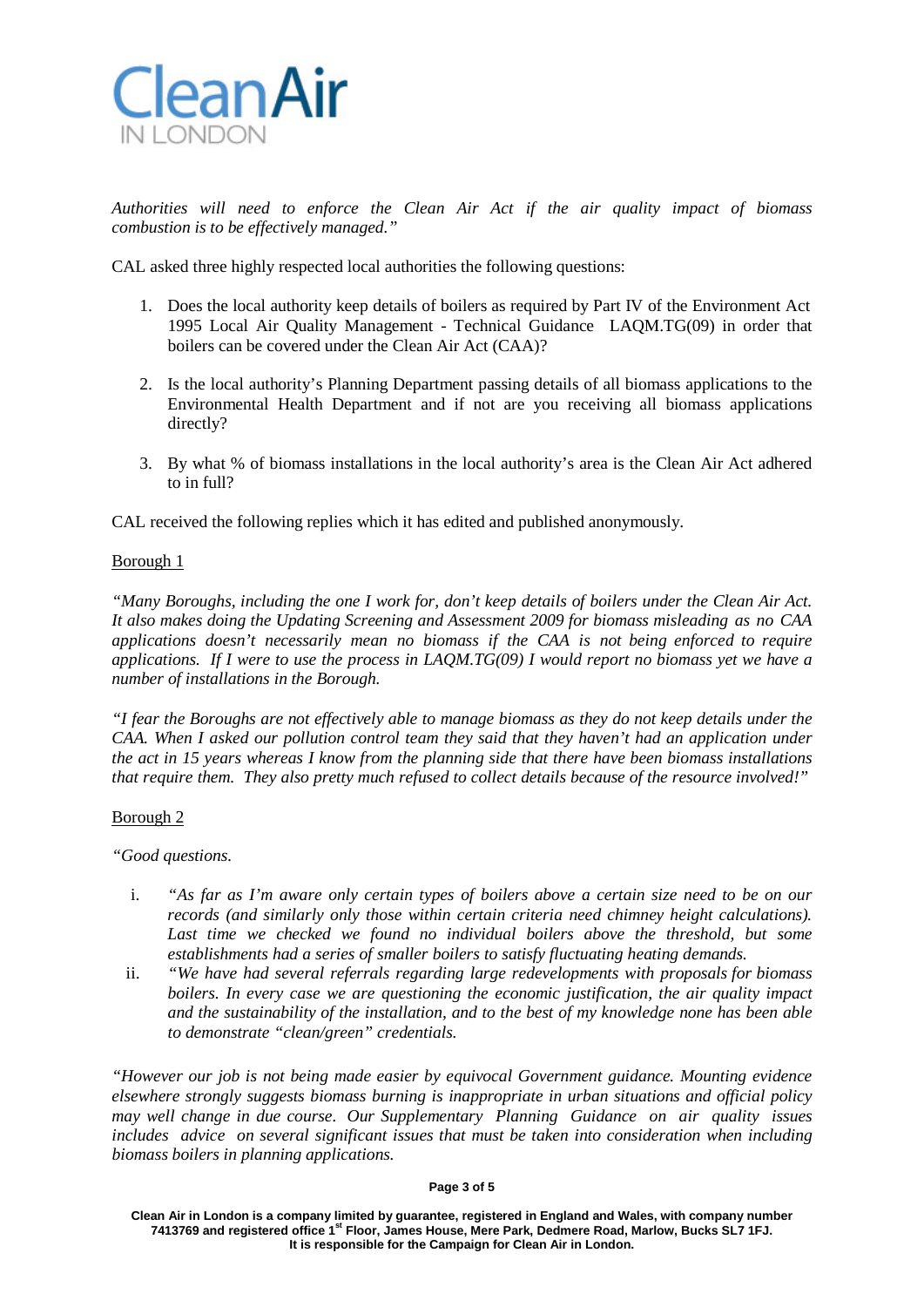

iii. *"Since I'm virtually certain that we don't have any operational biomass boilers in the borough we have no answer at the moment."*

# Borough 3

### Person A

*"Thank you for raising issues about biomass boilers. Our stance is to encourage use of alternatives to biomass until we are able to achieve a policy in the Local Development Framework to set specific limits on emissions from plant in buildings.*

*"Our development control planners operate a system by which planning applications with significant noise, air quality or other environmental pollution implications are forwarded to an environmental health team for their assessment and recommendations."*

### Person B

*"We have very limited data on boilers and to a large extend depend on data from the London Atmospheric Emissions Inventory. We occasionally receive applications for chimney height approval but have found that in all instances the approved height is always complied with due to the building's height. However having said that I am aware that there is some work around the number, size and types of boilers in the city that we should be compiling. However it's a huge task.*

*"We do receive applications from Planning for biomass boilers where we are told of them. We also try to proactively intercept these proposals that may be buried inside an energy statement. We always object and set the criteria that the emissions should be at least as good as a gas boiler.*

# *"It should be 100%."*

It seems many local authorities have neglected their CAA duties in recent years – perhaps deprioritising the area because the previous and current Government have downplayed the importance of action to control harmful local emissions. It is important that the Government supports and encourages local authorities to resource this activity properly.

Developers submitting applications for biomass burning plant are often not notifying the correct local authority department and planning departments are often not passing on notifications to Environmental Health. Developers must notify Environmental Health teams when they are submitting applications for the burning of biomass or other 'dirty' fuels.

CAL is concerned that local authorities may not be keeping details under the CAA and may be failing to control biomass burning in general.

### **Recommendations**

The CAA is in urgent need of updating and enforcing, not scrapping.

The original CAA was focused on controlling the burning of coal and oil in cities. It needs to be updated – without opening up the opportunity to burn coal and oil again – to focus on current and

### **Page 4 of 5**

**Clean Air in London is a company limited by guarantee, registered in England and Wales, with company number 7413769 and registered office 1st Floor, James House, Mere Park, Dedmere Road, Marlow, Bucks SL7 1FJ. It is responsible for the Campaign for Clean Air in London.**